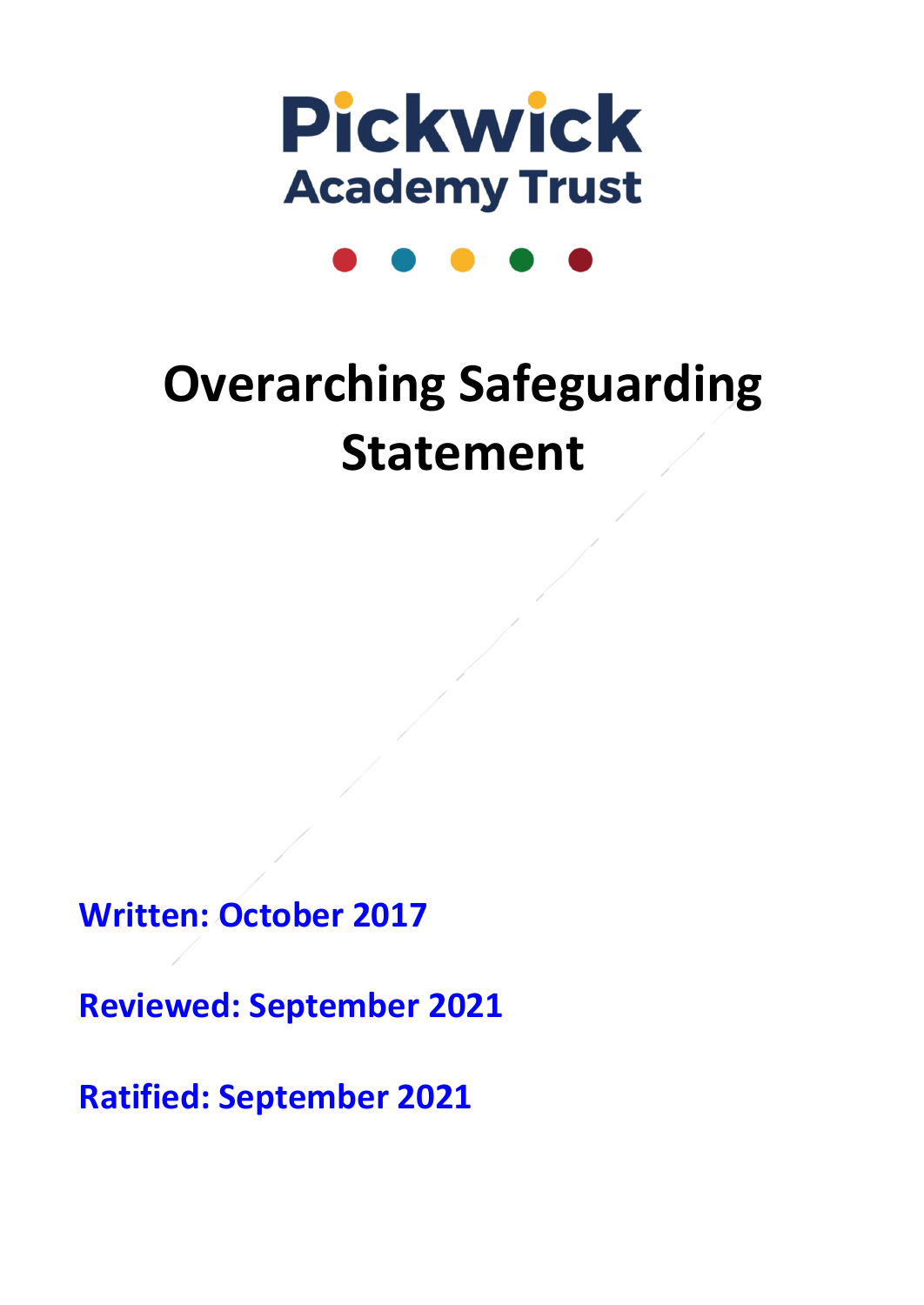# **Pickwick Academy Trust**

# **"Working together to provide the best schools and outcomes for our children"**

#### **Introduction**

This Safeguarding Statement has been developed in accordance with the principles established by the Children Acts 1989 and 2004 and related guidance. This includes the DfE "Keeping Children Safe in Education", September 2021, the DfE's Statutory Framework for "Early Years Foundation Stage (April 2017)", and "Working Together to Safeguard Children July 2018". Pickwick Academy Trust is committed to working with the Safeguarding Children Board of each Local Authority in which it operates. The Trust refers to, and follows the policies and procedures developed by each Local Authority's Local Safeguarding Children's Board.

Because of our close day to day contact with children, we acknowledge that Trust staff have a crucial role to play in helping identify welfare concerns and indicators of possible abuse and neglect at an early stage*.*

#### **Ethos**

Pickwick Academy Trust recognises the importance of providing an ethos and environment within each of its schools that will help children to feel:

- Safe and secure
- Respected
- Able to talk openly
- Listened to
- Trusted

Our statement relates to all members of the Trust's community including pupils, staff, governors, visitors, contractors, volunteers and trainees working within our schools. It is fully incorporated into each school's ethos and is underpinned throughout the teaching of the curriculum, within PHSE and the safety of the physical environment we provide for our pupils.

#### **Policy and Procedures**

All policies and procedures in respect of safeguarding children are up to date and in line with Keeping Children Safe in Education, September 2021. The policies are accessible to all staff through the Pickwick Academy Trust web-site and school intranets. Policies and procedures are reviewed and revised by each Trust school's Local Governing Committee annually.

Please visit each individual Trust school's website to read their full Safeguarding Policy.

All Trust schools are expected to use *Safeguard* which is an online record keeping system where all staff can log safeguarding concerns on. It enables safeguarding leads in every school to monitor child protection concerns, keep ongoing records of actions and store relevant paperwork.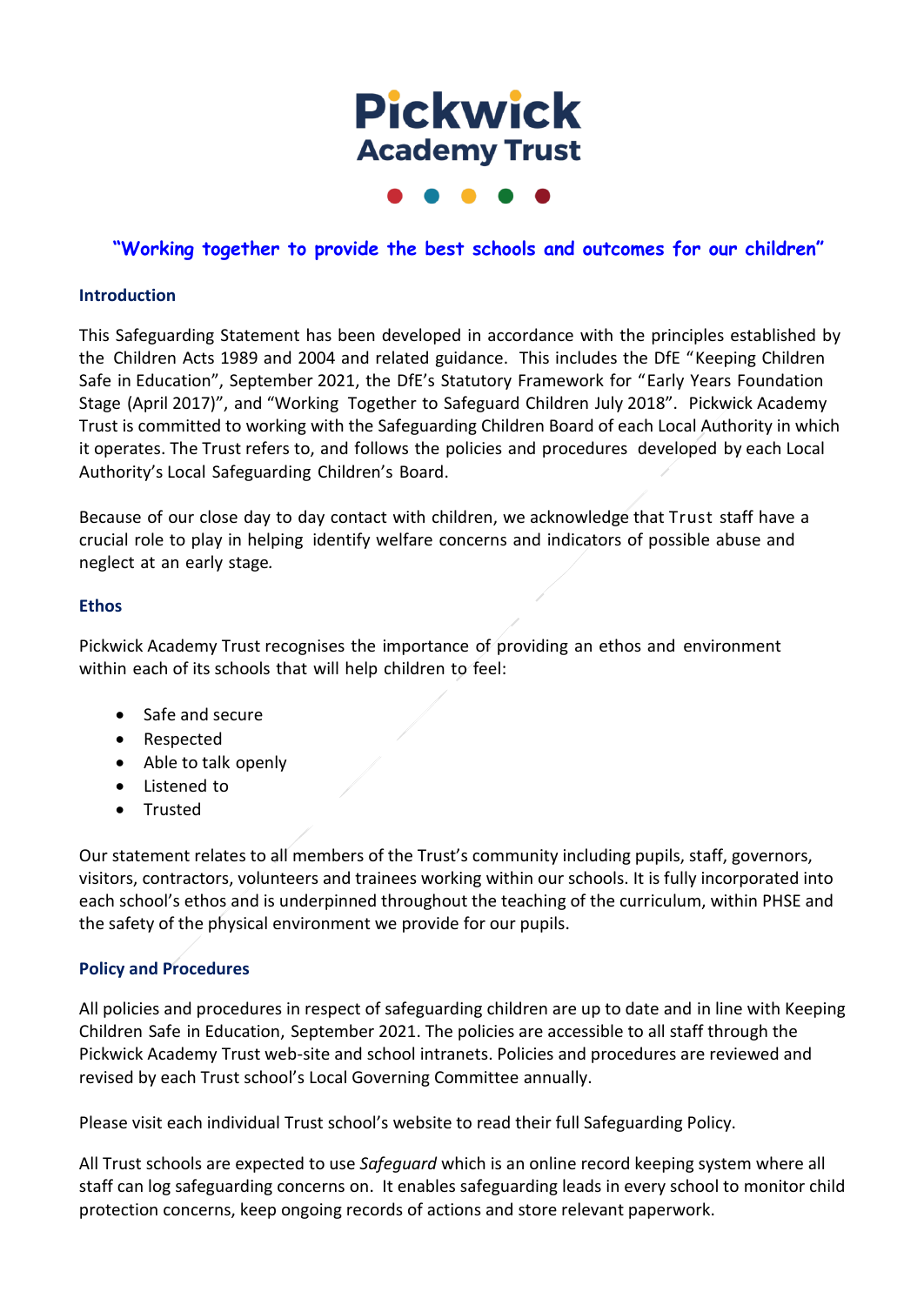### **Board of Trustees Responsibilities**

The Board of Trustees has a nominated Trustee who oversees safeguarding as well as its own Trust Designated Safeguarding Leads for Safeguarding Children and Adults at Risk (TDSL). The TDSL role is carried out by the Executive Headteachers; they have an oversight of each Trust school's Safeguarding Policy and supporting procedures. The TDSL's are expected to regularly report to the Board on all safeguarding matters. The Trust expects any issues related to safeguarding children to be discussed at each Local Governing Committee meeting and then be reported to the TDSL's who will keep the Trust Board informed.

## **Disclosure and Barring Checks**

Pickwick Academy Trust meets statutory requirements in relation to the Disclosure and Barring Service – all staff and volunteers who work within Trust schools who meet the 'regulated activity test' (Freedoms Act 2012) are required to undergo an enhanced DBS check prior to employment. A Central Register is also held for members of the Trust Board and central Trust staff.

## **Designated Safeguarding Leads**

The Board of Trustees has ultimate responsibility for safeguarding matters. Operationally, this responsibility is currently delegated to the Local Governing Committees and the TDSLs who lead on policy issues in relation to the safeguarding of children and adults at risk across the Trust on behalf of Trustees. Within each school there is a Designated Safeguarding Lead (DSL) who takes responsibility for safeguarding and child protection. They are clear about their responsibilities, have sufficient time and receive relevant support, and training, to undertake their roles. This includes close contact with outside agencies including social services, the Local Safeguarding Children's Board in which the school is based and relevant health care organisations.

# **Training**

The Trust has delegated responsibility to Local Governing Committees to ensure all eligible governors, staff and volunteers undertake relevant safeguarding training and this is regularly reviewed by each Designated Safeguarding Lead and Governor Lead in individual schools to ensure it is up to date. *Safeguard* and *SSS Learning* can be used by Trust schools as a training tool as it provides up to date training modules and documents on a range of safeguarding topics. The TDSL's, on behalf of the Board, will review each Trust school's central training database ensuring training needs are identified and appropriate courses are offered. Each Trust school Designated Safeguarding Lead and the TDSL's will undertake Prevent Awareness Training to enable them to provide advice and support to other members of staff on protecting children from the risk of radicalisation.

#### **Audit**

The TDSL's, on behalf of the Trust, keep an audit checklist to assure that safeguarding systems and processes are working effectively in each school.

The audit includes the monitoring of each:

- School's Single Central Record
- Child Protection Record
- Adults at Risk Policies and Procedures including:
	- $\checkmark$  Allegations against Professionals